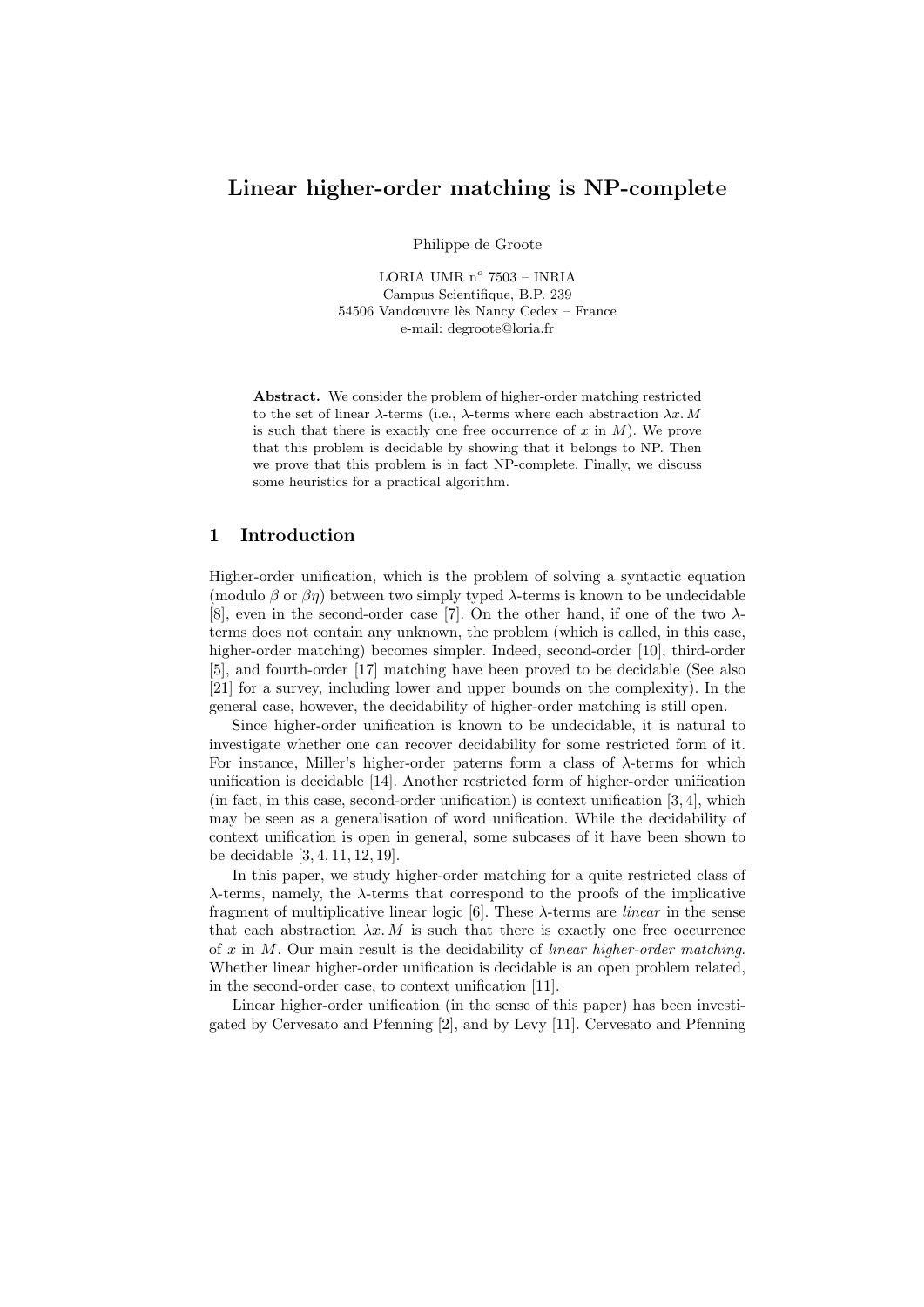consider the problem of higher-order unification for a  $\lambda$ -calculus whose type system corresponds to full intuitionistic linear logic. They are not interested in decidability results—they know that the problem they study is undecidable because the simply-typed  $\lambda$ -calculus may be embedded in the calculus they consider—but in giving a semi-decision procedure in the spirit of huet's pre-unification algorithm [9]. Levy, on the other hand, is interested in decidability results but only for the second-order case, whose decidability implies the decidability of context unification.

Both in the case of Levy and in the case of Cervesato and Pfenning, there was no reason for considering matching rather than unification. In the first case, the matching variant of the problem is subsumed by second-order matching, which is known to be decidable. In the second case, the matching variant of the problem subsumes full higher-order matching, which is known to be a hard open problem.

Our own motivations in studying linear higher-order matching come from the use of categorial grammars in computational linguistics. Natural language parsing using modern categorial grammars [15, 16] amounts to automated deduction in logics akin to the multiplicative fragment of linear logic. Consequently, the syntactic structures that result from categorial parsing may be seen, through the Curry-Howard correspondance, as linear λ-terms. As a consequence, higher-order unification and matching restricted to the set of linear  $\lambda$ -terms have applications in this categorial setting. In [13], for instance, Morrill and Merenciano show how to use linear higher-order matching to generate a syntactic form (i.e., a sentence in natural language) from a given logical form.

The paper is organised as follows. In the next section, we review several basic definitions and define precisely what is a linear higher-order matching problem. In Section 3, we prove that linear higher-order matching is decidable while, in Section 4, we prove its NP-completeness. Finally, in Section 5, we specify a more practical algorithm and we discuss some implementation issues.

### 2 Basic definitions

**Definition 1.** Let  $\mathscr A$  be a finite set, the elements of which are called atomic types. The set  $\mathscr F$  of linear functional types is defined according to the following grammar:

$$
\mathscr{F} \ ::= \ \mathscr{A} \ \mid \ (\mathscr{F} \multimap \mathscr{F}).
$$

 $\blacksquare$ 

We let the lowercase Greek letters  $(\alpha, \beta, \gamma, \ldots)$  range over  $\mathscr{F}$ .

**Definition 2.** Let  $(\Sigma_{\alpha})_{\alpha \in \mathscr{F}}$  be a family of pairwise disjoint finite sets indexed by F, whose almost every member is empty. Let  $(\mathscr{X}_{\alpha})_{\alpha \in \mathscr{F}}$  and  $(\mathscr{Y}_{\alpha})_{\alpha \in \mathscr{F}}$  be two families of pairwise disjoint countably infinite sets indexed by  $\mathscr F$ , such that  $(\bigcup_{\alpha \in \mathscr{F}} \mathscr{X}_{\alpha}) \cap (\bigcup_{\alpha \in \mathscr{F}} \mathscr{Y}_{\alpha}) = \varnothing$ . The set  $\mathscr{T}$  of raw  $\lambda$ -terms is defined according to the following grammar:

$$
\mathscr{T} \ ::= \ \varSigma \ \vert \ \ \mathscr{X} \ \vert \ \ \mathscr{Y} \ \vert \ \ \lambda \mathscr{X}.\, \mathscr{T} \ \vert \ \ (\mathscr{T}\,\mathscr{T}),
$$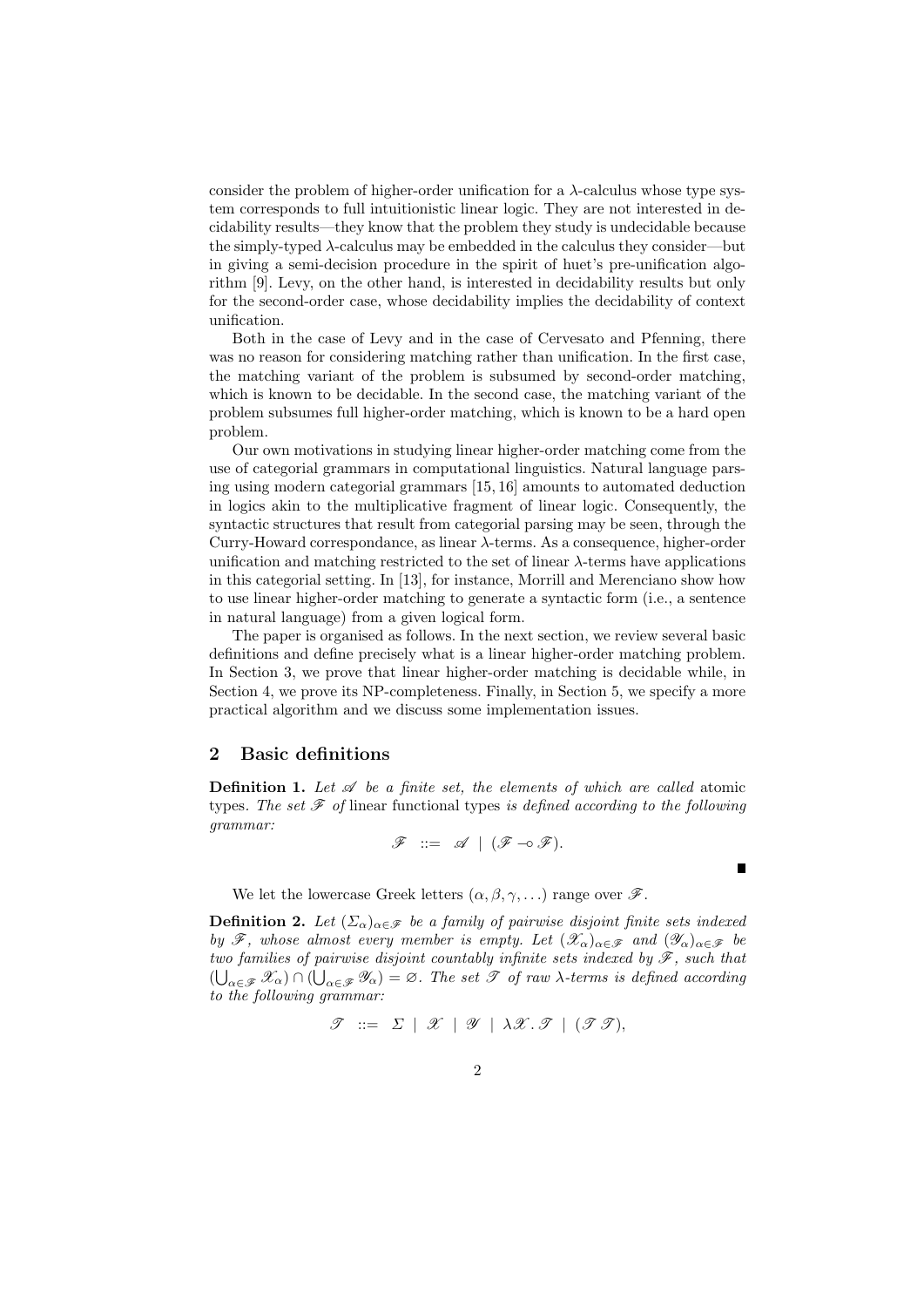where  $\Sigma = \bigcup_{\alpha \in \mathscr{F}} \Sigma_{\alpha}, \ \mathscr{X} = \bigcup_{\alpha \in \mathscr{F}} \mathscr{X}_{\alpha}, \text{ and } \mathscr{Y} = \bigcup_{\alpha \in \mathscr{F}} \mathscr{Y}_{\alpha}.$ 

In the above definition, the elements of  $\Sigma$  are called the constants, the elements of X are called the  $\lambda$ -variables, and the elements of Y are called the meta-variables or the unknowns. We let the lowercase roman letters  $(a, b, c, ...)$ range over the constants, the lowercase italic letters  $(x, y, z, \ldots)$  range over the  $\lambda$ -variables, the uppercase bold letters  $(X, Y, Z, ...)$  range over the unknowns, and the uppercase italic letters  $(M, N, O, ...)$  range over the  $\lambda$ -terms. The notions of free and bound occurrences of a  $\lambda$ -variable are defined as usual, and we write FV(M) for the set of  $\lambda$ -variables that occur free in a  $\lambda$ -term M. Finally, a  $λ$ -term that does not contain any unknown is called a *pure*  $λ$ *-term*.

Г

If  $P = \{i_0, i_1, \ldots, i_n\}$  is a (linearly ordered) set of indices, we write  $\lambda \overline{x}_{P}$ . M for the  $\lambda$ -term  $\lambda x_{i_0}$ .  $\lambda x_{i_1}$ . ...  $\lambda x_{i_n}$ . M. Similarly, we write  $M(N_P)$  or  $M(N_i)_{i \in P}$ for  $(\ldots((MN_{i_0})N_{i_1})\ldots N_{i_n})$ . As in set theory, we let  $n = \{0,1,\ldots,n-1\}$ . These notations will be extensively used in Section 5.

We then define the notion of typed linear  $\lambda$ -term.

**Definition 3.** The family  $(\mathscr{T}_{\alpha})_{\alpha \in \mathscr{F}}$  of sets of typed linear  $\lambda$ -terms is inductively defined as follows:

- 1. if  $a \in \Sigma_{\alpha}$  then  $a \in \mathscr{T}_{\alpha}$ ;
- 2. if  $\mathbf{X} \in \mathscr{Y}_{\alpha}$  then  $\mathbf{X} \in \mathscr{T}_{\alpha}$ ;
- 3. if  $x \in \mathscr{X}_{\alpha}$  then  $x \in \mathscr{T}_{\alpha}$ ;
- 4. if  $x \in \mathscr{X}_{\alpha}$ ,  $M \in \mathscr{T}_{\beta}$ , and  $x \in \text{FV}(M)$ , then  $\lambda x \cdot M \in \mathscr{T}_{(\alpha-\beta)}$ ;
- 5. if  $M \in \mathcal{T}_{(\alpha-\alpha\beta)}, N \in \mathcal{T}_{\alpha}$ , and  $\text{FV}(M) \cap \text{FV}(N) = \varnothing$ , then  $(M N) \in \mathcal{T}_{\beta}$ .

Clauses 4 and 5 imply that any typed linear  $\lambda$ -term  $\lambda x$ . M is such that there is exactly one free occurrence of  $x$  in  $M$ . Remark, on the other hand, that constants and unknowns may occur several times in the same linear  $\lambda$ -term.

From now on, we define  $\mathscr T$  to be  $\bigcup_{\alpha \in \mathscr F} \mathscr T_\alpha$  (which is a proper subset of the set of raw  $\lambda$ -terms). It is easy to prove that the sets  $(\mathscr{T}_{\alpha})_{\alpha \in \mathscr{F}}$  are pairwise disjoint. Consequently, we may define the type of a typed linear  $\lambda$ -term M to be the unique linear type  $\alpha$  such that  $M \in \mathscr{T}_{\alpha}$ .

We take for granted the usual notions of  $\alpha$ -conversion,  $\eta$ -expansion,  $\beta$ -redex, one step β-reduction ( $\rightarrow$ β), n step β-reduction ( $\rightarrow$ β), many step β-reduction  $(\rightarrow_{\beta})$ , and  $\beta$ -conversion  $(=\beta)$ . We use  $\Delta$  (possibly with a subscript) to range over β-redexes, and we write  $\Delta \subset M$  to say that  $\Delta$  is a β-redex occurring in a  $\lambda$ -term  $M$ .

We let  $M[x:=N]$  denote the usual capture-avoiding substitution of a  $\lambda$ variable by a  $\lambda$ -term. Similarly,  $M[\mathbf{X}:=N]$  denotes the capture-avoiding substitution of an unknown by a  $\lambda$ -term. Note that any  $\beta$ -redex  $(\lambda x. M) N$  occurring in a linear  $\lambda$ -term is such that  $FV(\lambda x. M) \cap FV(N) = \emptyset$ . Moreover we may suppose, by  $\alpha$ -conversion, that  $x \notin FV(N)$ . Consequently, when writing  $M[x:=N]$  (or  $M[X:=N])$  we always assume that  $FV(M) \cap FV(N) = \emptyset$ . Finally we abbreviate  $M[x_0:=N_0]\cdots[x_{n-1}:=N_{n-1}]$  as  $M[x_i:=N_i]_{i\in n}$ .

In Section 5, we will also consider a more semantic version of substitution, i.e., a function  $\sigma : \mathscr{Y} \to \mathscr{T}$  that is the identity almost everywhere. The finite subset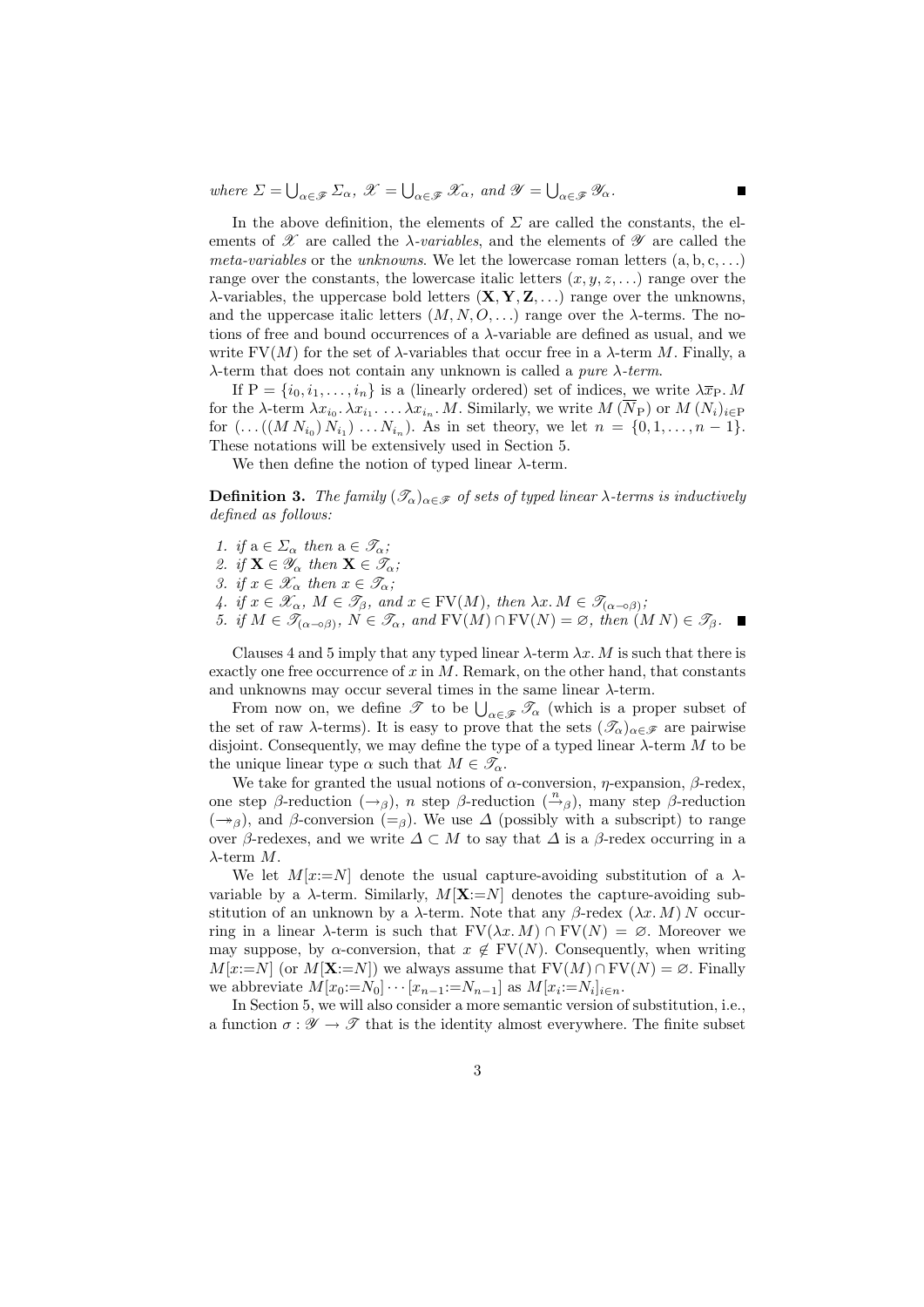of Y where  $\sigma(\mathbf{X}) \neq \mathbf{X}$  is called the domain of the substitution (in notation,  $dom(\sigma)$ ). It is clear that such a substitution  $\sigma$  determines a unique syntactic substitution  $(\mathbf{X} := \sigma(\mathbf{X}))_{\mathbf{X} \in dom(\sigma)}$ , and conversely.

We now give a precise definition of the matching problem with which we are concerned.

**Definition 4.** A linear higher-order matching problem modulo  $\beta$  (respectively, modulo  $\beta \eta$ ) is a pair of typed linear  $\lambda$ -terms  $\langle M, N \rangle$  of the same type such that N is pure (i.e., does not contain any unknown). Such a problem admits a solution if and only if there exists a substitution  $(X_i=O_i)_{i\in n}$  such that  $M[X_i=O_i]_{i\in n} = \beta$ N (respectively,  $M[\mathbf{X}_i:=O_i]_{i\in n} =_{\beta\eta} N$ ). Ē

In the sequel of this paper, a pair of  $\lambda$ -terms  $\langle M, N \rangle$  obeying the conditions of the above definition will also be called a syntactic equation. Moreover, we will assume that the right-hand side of such an equation (namely,  $N$ ) is a pure *closed*  $\lambda$ -term. There is no loss of generality in this assumption because, for  $x \in FV(N)$ ,  $\langle M, N \rangle$  admits a solution if and only if  $\langle \lambda x. M, \lambda x. N \rangle$  admits a solution.

#### 3 Decidability

We first define the size of a term.

**Definition 5.** The size  $|M|$  of a linear  $\lambda$ -term M is inductively defined as follows:

1.  $|a| = 1$ 2.  $|\mathbf{X}| = 0$ 3.  $|x| = 1$  $\left| \mathcal{A} \right| \cdot | \lambda x \cdot M | = |M|$ 5.  $|M N| = |M| + |N|$ 

The set of linear typed  $\lambda$ -term is a subset of the simply typed  $\lambda$ -terms that is closed under  $\beta$ -reduction. Consequently it inherits the properties of confluence, subject reduction, and strong normalisation. This last property is also an obvious consequence of the following easy lemma.

Ē

**Lemma 1.** Let M and N be two linear typed  $\lambda$ -terms such that  $M \rightarrow_{\beta} N$ . Then  $|M| = |N| + 1.$ 

*Proof.* A direct consequence of the fact that any  $\lambda$ -abstraction  $\lambda x$ . M is such that there is one and only one free occurrence of x in M.  $\Box$ 

As a consequence of this lemma, we obtain that all the reduction sequences from one term to another one have the same length.

**Lemma 2.** Suppose that M and N are two linear typed  $\lambda$ -terms such that M  $\frac{n}{\rightarrow}$ <sub>β</sub> N and  $M \stackrel{m}{\rightarrow}_{\beta} N$ . Then  $m = n$ .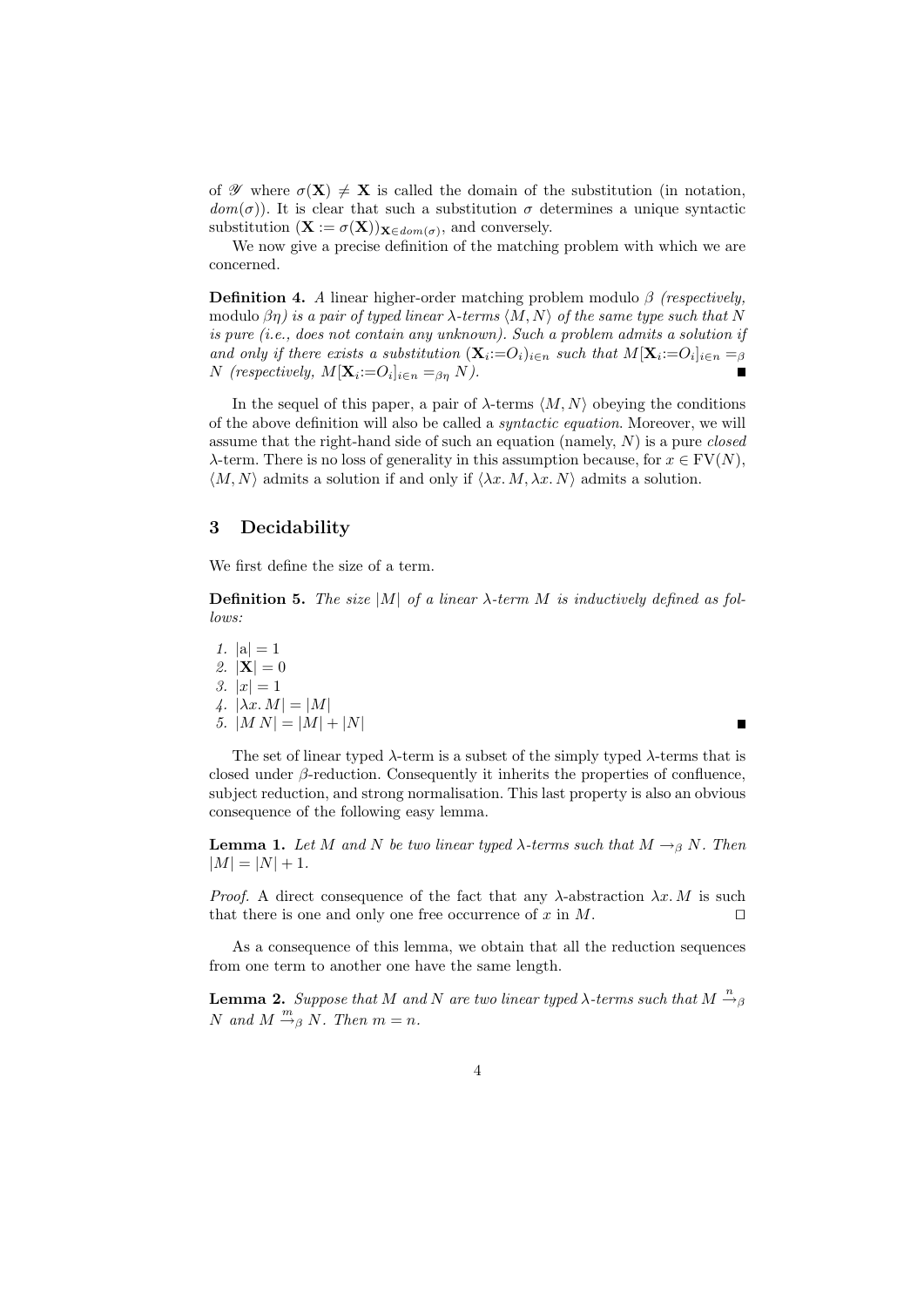*Proof.* By iterating Lemma 1, we have  $n = |M| - |N| = m$ .

The above lemma allows the following definition to be introduced.

**Definition 6.** The reducibility degree  $\nu(M)$  of a linear typed  $\lambda$ -term M is defined to be the unique natural number n such that  $M \stackrel{n}{\rightarrow}_{\beta} N$ , where N is the β-normal form of M.

We also introduce the following notions of complexity.

**Definition 7.** The complexity  $\rho(\alpha)$  of a linear type  $\alpha$  is defined to be the number of "−◦" it contains:

1. 
$$
\rho(\mathbf{a}) = 0
$$
  
2.  $\rho(\alpha \rightarrow \beta) = \rho(\alpha) + \rho(\beta) + 1$ 

The complexity  $\rho(\Delta)$  of a  $\beta$ -redex  $\Delta = (\lambda x. M) N$  is defined to be the complexity of the type of the abstraction  $\lambda x. M$ .

**Lemma 3.** Let  $M \in \mathscr{T}_{\alpha-\circ\beta}$ , and  $N \in \mathscr{T}_{\alpha}$ . Then

$$
\sum_{\Delta \subset M \ N} \rho(\Delta) \leq \sum_{\Delta \subset M} \rho(\Delta) + \sum_{\Delta \subset N} \rho(\Delta) + \rho(\alpha \multimap \beta).
$$

*Proof.* In case M is not an abstraction, we have  $\sum_{\Delta \subset M} P(\Delta) = \sum_{\Delta \subset M} P(\Delta)$  $\sum$  $\Delta_{\text{C}M}$   $\rho(\Delta)$ +  $\Delta_{\text{C}} N \rho(\Delta)$ . Otherwise we have  $\sum_{\Delta \subset M N} \rho(\Delta) = \sum_{\Delta \subset M} \rho(\Delta) + \sum_{\Delta \subset N} \rho(\Delta) +$  $\rho(\alpha \to \beta)$ , because M N itself is a  $\beta$ -redex whose complexity is  $\rho(\alpha \to \beta)$ .  $\square$ 

**Lemma 4.** Let  $M \in \mathcal{T}$ , and  $N, x \in \mathcal{T}_\alpha$  be such that  $x \in \text{FV}(M)$ . Then

$$
\sum_{\Delta \subset M[x:=N]} \rho(\Delta) \leq \sum_{\Delta \subset M} \rho(\Delta) + \sum_{\Delta \subset N} \rho(\Delta) + \rho(\alpha).
$$

*Proof.* By induction on the structure of  $M$ . The only case that is not straightforward is when  $M \equiv x Q$  and N is an abstraction. In this case, one additional redex of complexity  $\rho(\alpha)$  is created.

We now prove the key lemma of this section.

**Lemma 5.** Let M be any linear typed  $\lambda$ -term. The following inequality holds:

$$
\nu(M) \le \sum_{\Delta \subset M} \rho(\Delta) \tag{1}
$$

*Proof.* The proof is done by induction on the length of  $M$ . We distinguish between two cases according to the structure of M.

 $M \equiv \xi N_0 \dots N_{n-1}$  where  $\xi \equiv a, \xi \equiv \mathbf{X}$ , or  $\xi \equiv x$ , and where the sequence of terms  $(N_i)_{i \in n}$  is possibly empty. We have that  $\nu(M) = \sum_{i \in n} \nu(N_i)$  and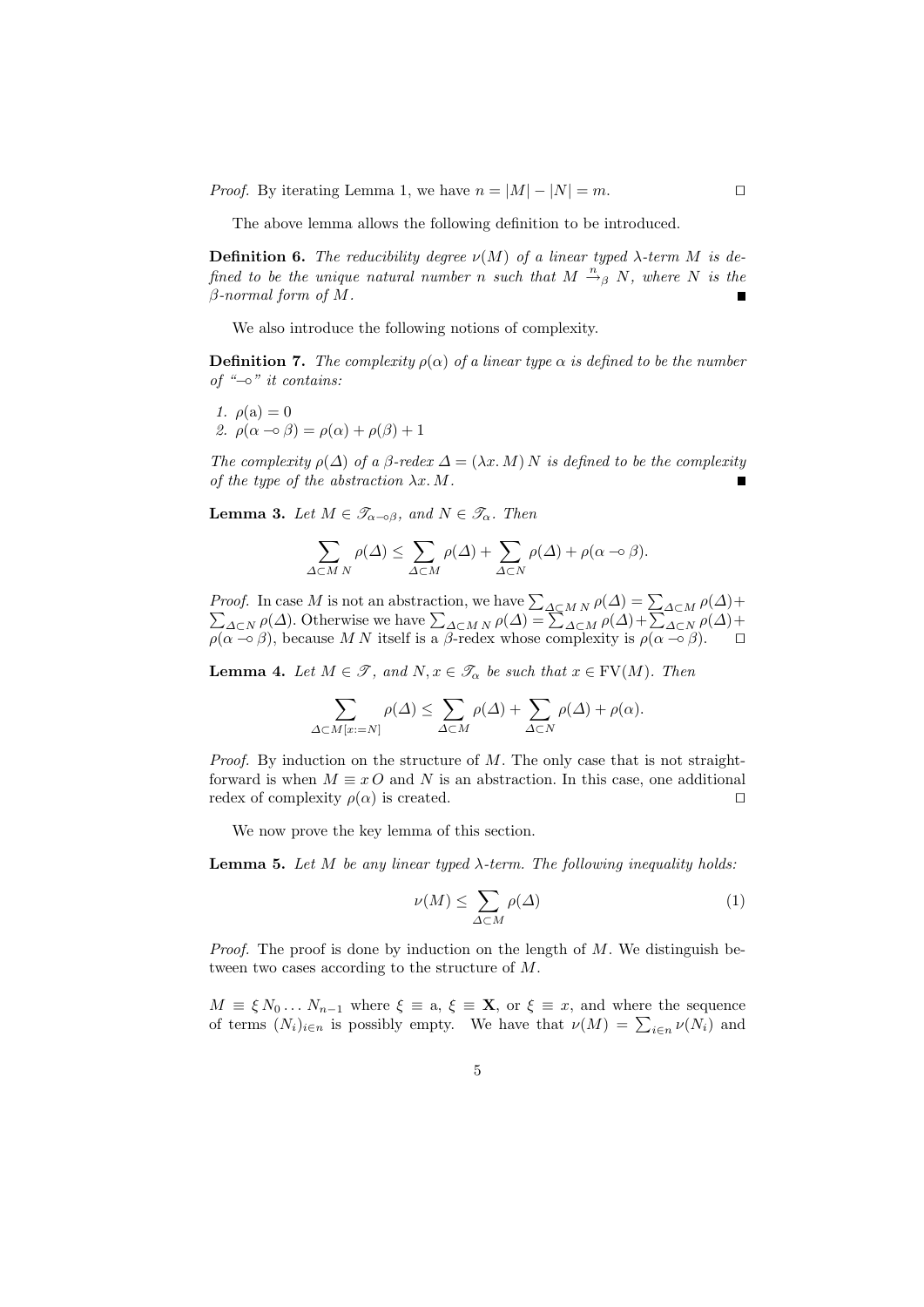that  $\sum_{\Delta \subset M} \rho(\Delta) = \sum_{i \in n} \sum_{\Delta \subset N_i} \rho(\Delta)$ . Consequently, (1) holds by induction hypothesis.

 $M \equiv (\lambda x. N) N_0 \ldots N_{n-1}$ . Let the type of  $\lambda x. N$  be  $\alpha \sim \beta$ . If  $n = 0$  (i.e., the sequence of terms  $(N_i)_{i\in n}$  is empty) the induction is straightforward. If  $n=1$ , we have:

$$
\nu(M) = \nu(N[x:=N_0]) + 1
$$
\n
$$
\leq \sum_{\Delta \subset N[x:=N_0]} \rho(\Delta) + 1
$$
 (by induction hypothesis)\n
$$
\leq \sum_{\Delta \subset N} \rho(\Delta) + \sum_{\Delta \subset N_0} \rho(\Delta) + \rho(\alpha) + 1
$$
 (by lemma 4)\n
$$
\leq \sum_{\Delta \subset N} \rho(\Delta) + \sum_{\Delta \subset N_0} \rho(\Delta) + \rho(\alpha - \sigma \beta)
$$

Finally, if  $n \geq 2$ :

$$
\nu(M) = \nu(N[x:=N_0] N_1 \dots N_{n-1}) + 1
$$
\n
$$
\leq \sum_{\Delta \subset N[x:=N_0] N_1 \dots N_{n-1}} \rho(\Delta) + 1
$$
 (by induction hypothesis)\n
$$
= \sum_{\Delta \subset N[x:=N_0] N_1} \rho(\Delta) + \sum_{i \in n-2} \sum_{\Delta \subset N_{i+2}} \rho(\Delta) + 1
$$
\n
$$
\leq \sum_{\Delta \subset N[x:=N_0]}\rho(\Delta) + \rho(\beta) + \sum_{i \in n-1} \sum_{\Delta \subset N_{i+1}} \rho(\Delta) + 1
$$
 (by lemma 3)\n
$$
\leq \sum_{\Delta \subset N} \rho(\Delta) + \rho(\alpha) + \rho(\beta) + \sum_{i \in n} \sum_{\Delta \subset N_i} \rho(\Delta) + 1
$$
 (by lemma 4)\n
$$
= \sum_{\Delta \subset N} \rho(\Delta) + \rho(\alpha - \beta) + \sum_{i \in n} \sum_{\Delta \subset N_i} \rho(\Delta)
$$
\n
$$
= \sum_{\Delta \subset M} \rho(\Delta)
$$

Linearity plays a central role in the above Lemmas. In fact, Lemmas 1, 2, 4, and 5 do not hold for the simply typed  $\lambda$ -calculus. This is quite clear for Lemmas 1 and 2. Moreover, without the latter, Definition 6 does not make sense. Nevertheless, one might try to adapt this definition to the case of the simply typed  $\lambda$ -calculus by defining the reducibility degree of a  $\lambda$ -term M to be the *maximal* natural number n such that  $M \stackrel{n}{\rightarrow} \stackrel{\circ}{\beta} N$  (where N is the  $\beta$ -normal form of  $M$ ). Lemma 4 could also be adapted by taking into account the number of free occurrences of  $x$  in  $M$ . But then, any attempt in adapting Lemma 5 would fail because linearity does not play a part only in the statement of this last lemma, but also in its proof. Indeed, this proof is done by induction on the length of a term M and, in case  $M \equiv (\lambda x. N) N_0$ , we apply the induction hypothesis to the term  $N[x:=N_0]$ . Now, if x occurs more than once in N, there is no reason why the length of  $N[x:=N_0]$  should be less than the length of  $(\lambda x. N) N_0$ .

We now prove the main result of this paper.

#### **Proposition 1.** Linear higher-order matching (modulo  $\beta$ ) is decidable.

Proof. We prove that the length of any possible solution is bounded, which implies that the set of possible solutions is finite.

Let  $\langle M, N \rangle$  be a linear higher-order matching problem, and assume, without loss of generality, that M and N are  $\beta$ -normal. Let  $(\mathbf{X}_i)_{i\in n}$  be the unknowns that occur in M, and suppose that  $(X_i=O_i)_{i\in n}$  is a solution to the problem where the  $O_i$ 's are  $\beta$ -normal. By Lemma 1, we have:

$$
\nu(M[\mathbf{X}_i := O_i]_{i \in n}) = |M[\mathbf{X}_i := O_i]_{i \in n}| - |N| \tag{1}
$$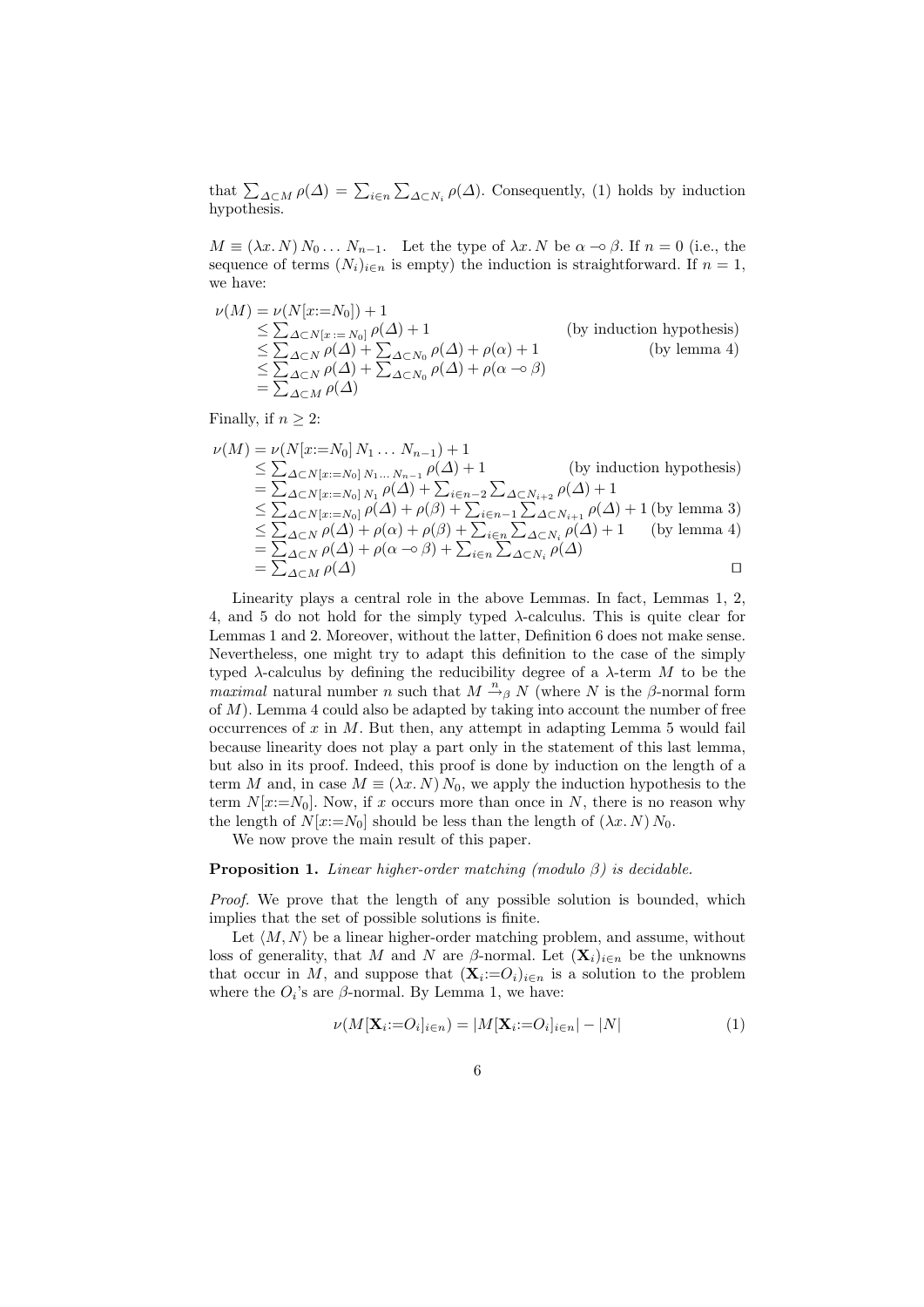Let  $n_i$  be the number of occurrences of  $\mathbf{X}_i$  in M. Equation (1) may be rewritten as follows:

$$
\nu(M[\mathbf{X}_i := O_i]_{i \in n}) = \sum_{i \in n} n_i |O_i| + |M| - |N| \tag{2}
$$

On the other hand, by Lemma 5, we have:

$$
\nu(M[\mathbf{X}_i := O_i]_{i \in n}) \le \sum_{\Delta \in M[\mathbf{X}_i := O_i]_{i \in n}} \rho(\Delta) \tag{3}
$$

Since M and  $(O_i)_{i \in n}$  are  $\beta$ -normal, the  $\beta$ -redexes that occur in  $M[\mathbf{X}_i=O_i]_{i \in n}$ are created by the substitution, which is the case whenever some  $O_i$  is an abstraction and some subterm of the form  $X_i P$  occurs in M. Consequently, we have:

$$
\sum_{\Delta \in M[\mathbf{X}_i := O_i]_{i \in n}} \rho(\Delta) \le \sum_{i \in n} n_i \rho(\alpha_i)
$$
\n(4)

where  $\alpha_i$  is the type of the unknown  $\mathbf{X}_i$ . From (3) and (4), we have

$$
\nu(M[\mathbf{X}_i := O_i]_{i \in n}) \le \sum_{i \in n} n_i \rho(\alpha_i)
$$
\n(5)

Finally, from  $(2)$  and  $(5)$ , we obtain

$$
\sum_{i \in n} n_i |O_i| \le |N| - |M| + \sum_{i \in n} n_i \rho(\alpha_i) \tag{6}
$$

which gives an upper bound to the length of the solution.  $\Box$ 

As a corollary to this proposition, we immediately obtain that higher-order linear matching modulo  $\eta\beta$  is decidable because the set of  $\eta$ -expanded  $\beta$ -normal forms closed by abstraction and application is provably closed under substitution and  $\beta$ -reduction [10].

#### 4 NP-completeness

Note that the upper bound given by Proposition 1 is polynomial in the length of the problem. Moreover,  $\beta$ - and  $\beta\eta$ -conversion between two pure linear  $\lambda$ terms may be decided in polynomial time since normalization is linear. Hence, a non deterministic Turing machine may guess a substitution and check that this substitution is indeed a solution in polynomial time. Consequently, linear higher-order matching belongs to NP. In fact, as we show in this section, it is NP-complete.

Let  $\Sigma$  be an alphabet containing at least two symbols, and let X be a countable set of variables. We write  $\Sigma^*$  (respectively,  $\Sigma^+$ ) for the set of words (respectively, non-empty words) generated by  $\Sigma$ . We denote the concatenation of two words u and v by  $u \cdot v$ . The next proposition, which states the NP-completeness of associative matching, is due to Angluin [1, Theorem 3.6].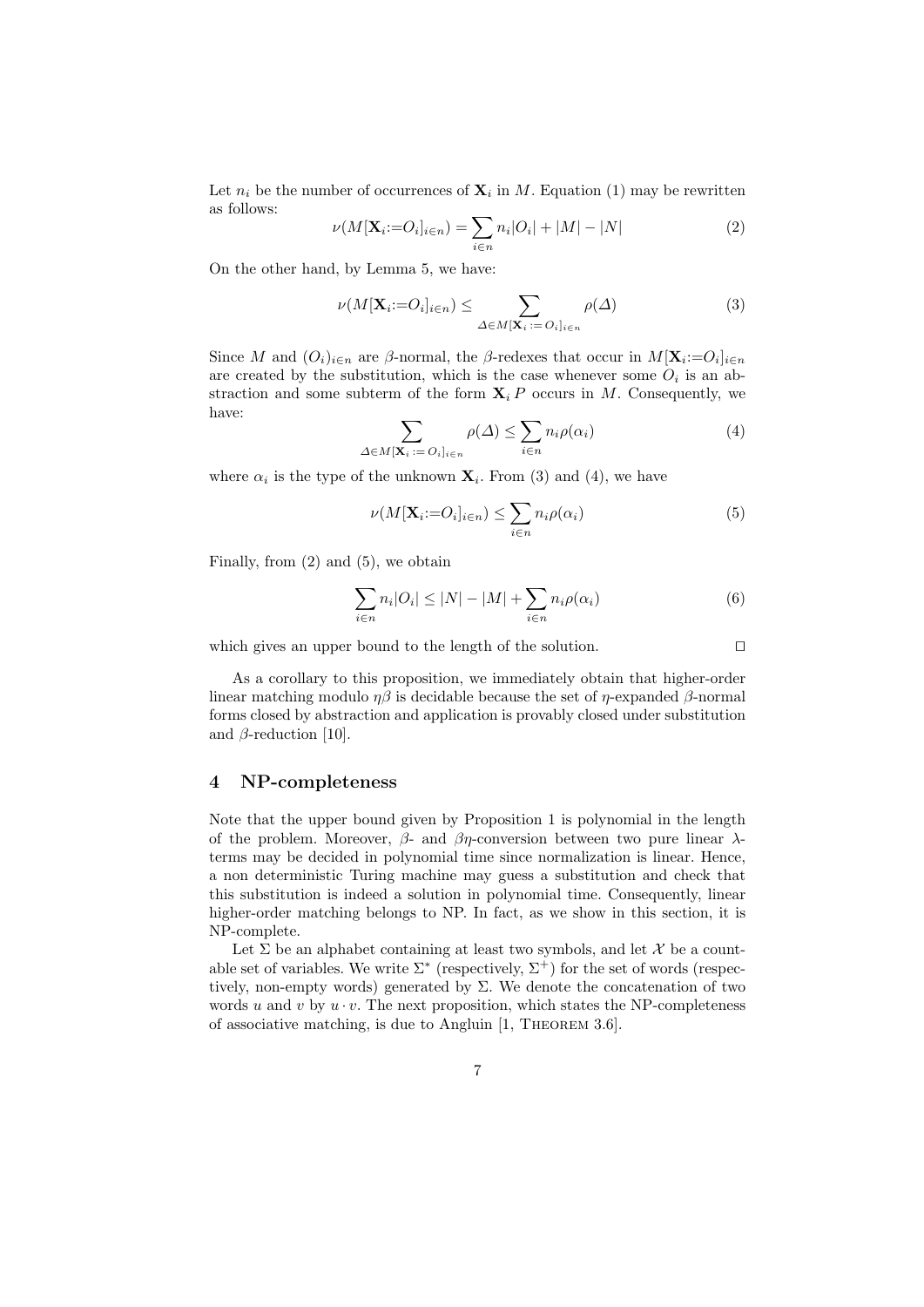**Proposition 2.** Given  $v \in (\Sigma \cup \mathcal{X})^*$  and  $w \in \Sigma^*$ , deciding whether there exists a non-erasing substitution  $\sigma : \mathcal{X} \to \Sigma^+$  such that  $\sigma(v) = w$  is NP-complete.  $\Box$ 

We need a slight variant of this proposition in order to take erasing substitutions into account.

**Proposition 3.** Given  $v \in (\Sigma \cup \mathcal{X})^*$  and  $w \in \Sigma^*$ , deciding whether there exists a substitution  $\sigma : \mathcal{X} \to \Sigma^*$  such that  $\sigma(v) = w$  is NP-complete.

*Proof.* Consider a symbol, say  $\#$ , that does not belong to  $\Sigma$ . For any word  $u \in (\Sigma \cup \mathcal{X})^*$ , let  $\underline{u}$  be inductively defined as follows:

1.  $\epsilon = \epsilon$ , where  $\epsilon$  is the empty word;

2.  $\underline{\mathbf{a}} \cdot \underline{u}' = \# \cdot \mathbf{a} \cdot \underline{u}'$ , where  $\mathbf{a} \in (\Sigma \cup \mathcal{X})$ , and  $u' \in (\Sigma \cup \mathcal{X})^*$ .

Let  $v' \in (\Sigma \cup \mathcal{X})^*$  and  $w' \in \Sigma^*$ . It is almost immediate that there exists a substitution  $\sigma : \mathcal{X} \to \Sigma^+$  such that  $\sigma(v') = w'$  if and only if there exists a substitution  $\tau : \mathcal{X} \to (\Sigma \cup \{\#\})^*$  such that  $\tau(\underline{v}') = \underline{w}'$ . The contract of  $\Box$ 

In order to get our NP-completeness result, it remains to reduce the problem of the above proposition to a linear higher-order matching problem. The trick is to encode word concatenation as function composition.

Proposition 4. Linear higher-order matching is NP-complete.

*Proof.* Let  $\iota \in \mathscr{A}$  be an atomic type, and let  $\Sigma_{\iota \neg \circ \iota} = \Sigma$  and  $\mathscr{Y}_{\iota \neg \circ \iota} = \mathscr{X}$ . Finally, let  $x \in \mathscr{X}_\iota$ . For any word  $u \in (\Sigma \cup \mathcal{X})^*$ , we inductively define  $\underline{u}$  as follows:

- 1.  $\epsilon = \lambda x \cdot x$ , where  $\epsilon$  is the empty word;
- 2.  $\underline{\mathbf{a}} \cdot \underline{u}' = \lambda x. \underline{\mathbf{a}} (\underline{u}' x)$ , where  $\underline{\mathbf{a}} \in (\Sigma \cup \mathcal{X})$ , and  $u' \in (\Sigma \cup \mathcal{X})^*$ .

It is easy to show that there exist a susbstitution  $\sigma : \mathcal{X} \to \Sigma^*$  such that  $\sigma(v) = w$ if and only if the syntactic equation  $\langle v, w \rangle$  admits a solution (modulo β, or modulo  $\beta\eta$ ).

The existence of a set of constants  $\Sigma_{\iota-\alpha}$  seems to be crucial in the above proof. Indeed, contrarily to the case of the simply typed  $\lambda$ -calculus, there is an essential difference between constants and free  $\lambda$ -variables. Clause 4 of Definition 3 implies that there is at most one free occurrence of any  $\lambda$ -variable in any linear  $\lambda$ -term. There is no such restriction on the constants. Consequently, a given constant may occur several time in the same linear  $\lambda$ -term. This fact is implicitely used in the above proof.

#### 5 Heuristics for an implementation

In this section, we give a practical algorithm obtained by specializing Huet's unification procedure [9]. We first specify this algorithm by giving a set of transformations in the spirit of [11, 20]. These transformations obey the following form:

$$
e \longrightarrow \langle S_e, \sigma_e \rangle \tag{*}
$$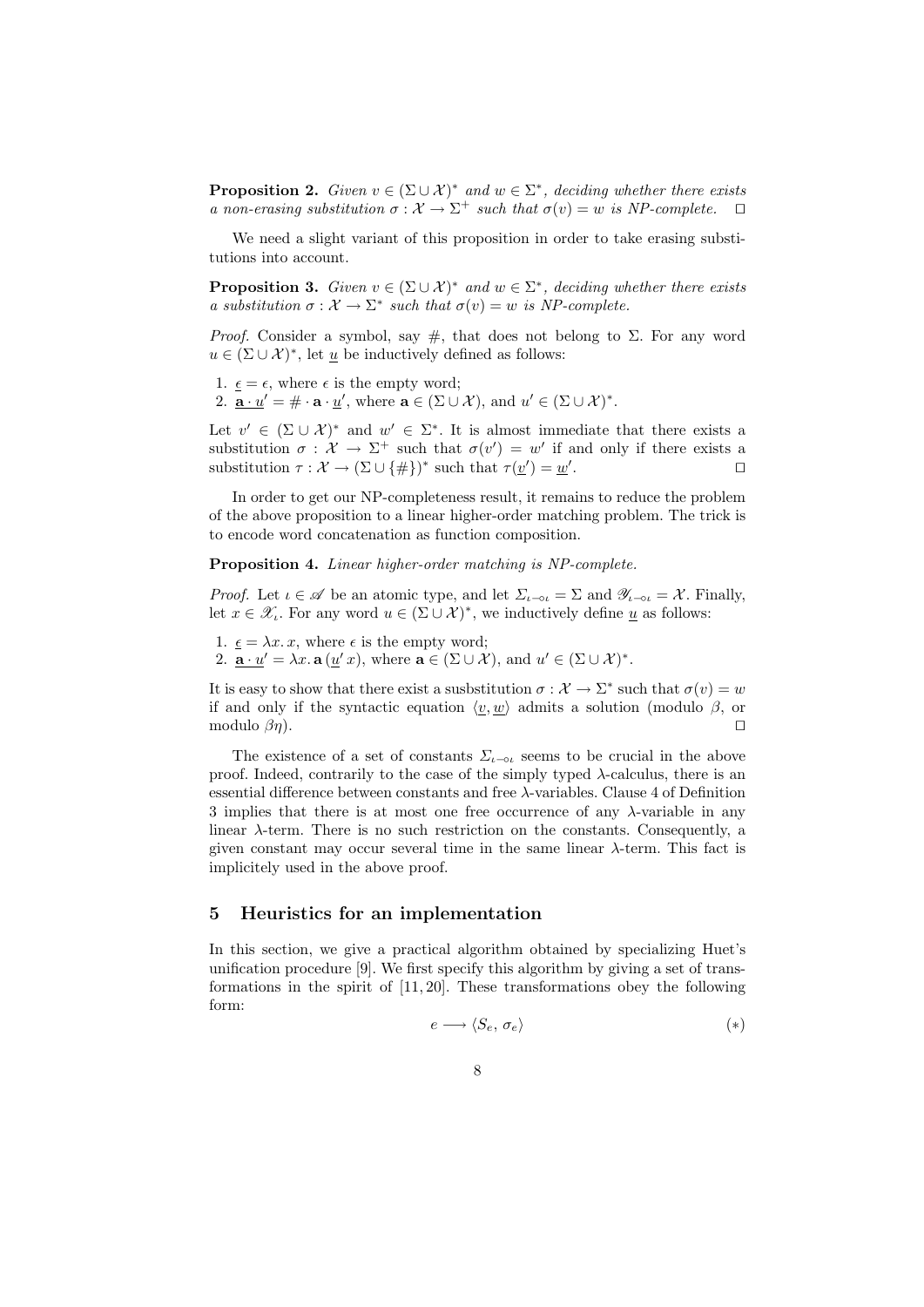where e is a syntactic equation,  $S_e$  is a set of syntactic equations, and  $\sigma_e$  is a substitution. Transformations such as (\*) may then be applied to pairs  $\langle S, \sigma \rangle$ made of a set S of syntactic equations, and a substitution  $\sigma$ :

$$
\langle S, \sigma \rangle \longrightarrow \langle \sigma_e((S \setminus \{e\}) \cup S_e), \sigma_e \circ \sigma \rangle \tag{**}
$$

provided that  $e \in S$ . By iterating  $(**)$ , one possibly exhausts the set S:

$$
\langle S, \sigma \rangle \longrightarrow^* \langle \varnothing, \tau \rangle,
$$

in which case  $\tau$  is intended to be a solution of the system of syntactic equations S.

For the sake of simplicity, we specify an algorithm that solves the problem modulo  $\beta\eta$ . The set of transformations is given by the three schemes listed below. All the  $\lambda$ -terms occurring in these schemes are considered to be in  $\eta$ -expanded  $\beta$ -normal forms.

1. Simplification:

$$
e \equiv \langle \lambda \overline{x}_{P} . \mathbf{a}(\overline{M}_{Q}), \lambda \overline{x}_{P} . \mathbf{a}(\overline{N}_{Q}) \rangle
$$
  
\n
$$
S_{e} \equiv \{ \langle \lambda \overline{x}_{P_{i}} . M_{i}, \lambda \overline{x}_{P_{i}} . N_{i}, \rangle \mid i \in Q \}
$$
  
\n
$$
\sigma_{e} \equiv id
$$

provided that  $FV(M_i) = FV(N_i)$ , and where **a** is either a constant or a bound variable, and the family of sets  $(P_i)_{i\in Q}$  is such that  $\{x_j | j \in P_i\} = \text{FV}(M_i)$ .

#### 2. Imitation:

$$
e \equiv \langle \lambda \overline{x}_{P} . \mathbf{X}(M_{Q}), \lambda \overline{x}_{P} . a(N_{R}) \rangle
$$
  
\n
$$
S_{e} \equiv \{ e \}
$$
  
\n
$$
\sigma_{e} \equiv (\mathbf{X} := \lambda \overline{y}_{Q} . a(\lambda \overline{z}_{n_{i}} . \mathbf{Y}_{i}(\overline{y}_{Q_{i}})(\overline{z}_{n_{i}}))_{i \in R})
$$

where  $(Q_i)_{i \in R}$  is a family of disjoint sets such that  $\bigcup_{i \in R} Q_i = Q$ ,  $(\mathbf{Y}_i)_{i \in R}$  is a family of fresh unknowns whose types may be inferred from the context.

#### 3. Projection:

$$
e \equiv \langle \lambda \overline{x}_{P} . \mathbf{X}(M_{Q}), \lambda \overline{x}_{P} . \mathbf{a}(N_{R}) \rangle
$$
  
\n
$$
S_{e} \equiv \{ e \}
$$
  
\n
$$
\sigma_{e} \equiv (\mathbf{X} := \lambda \overline{y}_{Q} . y_{k}(\lambda \overline{z}_{n_{i}} . \mathbf{Y}_{i}(\overline{y}_{Q_{i}})(\overline{z}_{n_{i}}))_{i \in m})
$$

where  $k \in \mathbb{Q}$ , m is the arity of  $y_k$ ,  $(\mathbb{Q}_i)_{i \in m}$  is a family of disjoint sets such that  $\bigcup_{i \in m} Q_i = Q \setminus \{k\}, (\mathbf{Y}_i)_{i \in m}$  is a family of fresh unknowns of the appropriate type.

We now sketch the proof that the above set of transformations is correct and complete.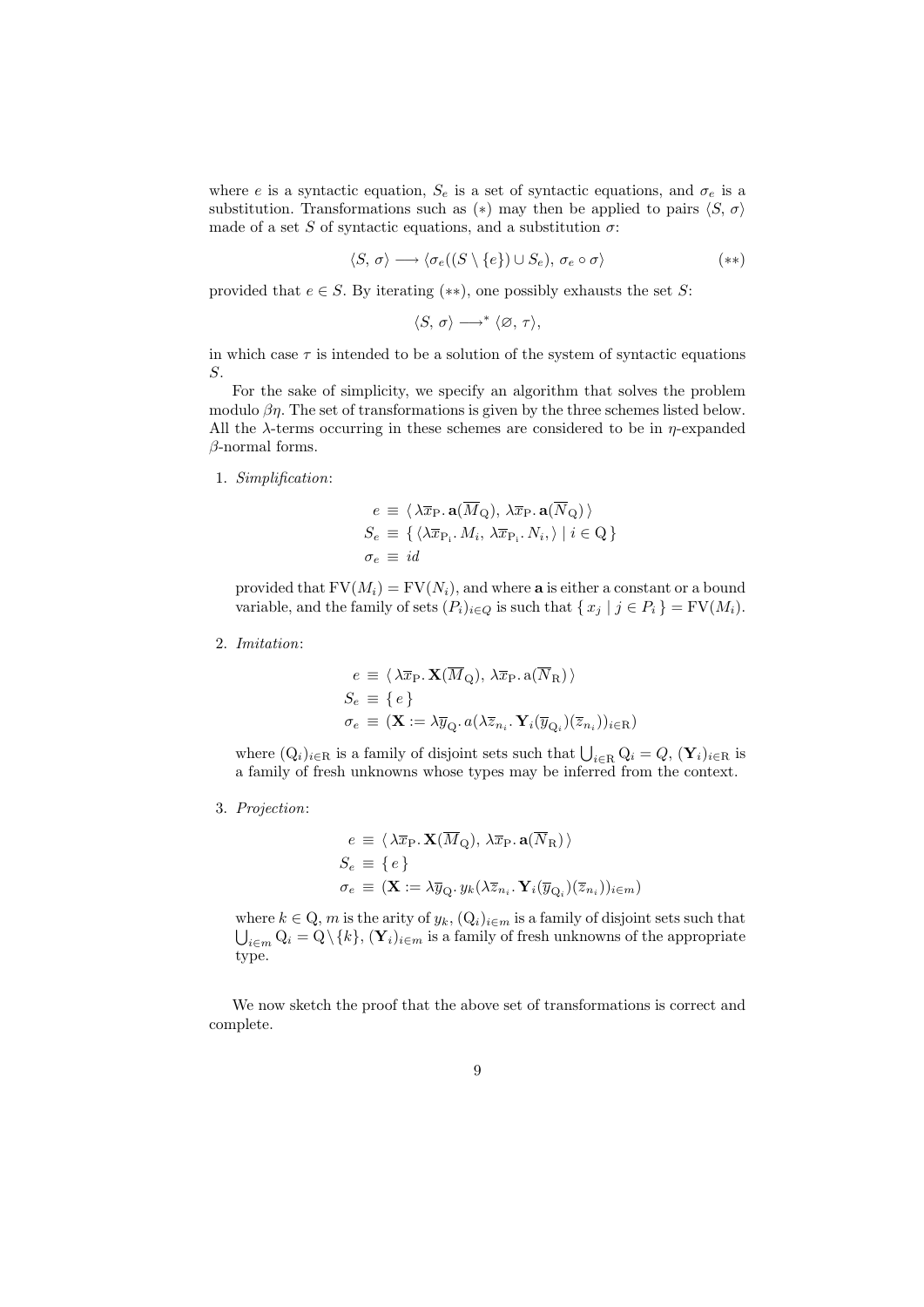**Lemma 6.** Let  $e \longrightarrow \langle S_e, \sigma_e \rangle$  be one of the above transformations. Let S be a set of syntactic equations such that  $e \in S$ . If  $\sigma$  is a substitution that solves all the syntactic equations in  $\sigma_e((S \setminus \{e\}) \cup S_e)$  then  $\sigma \circ \sigma_e$  solves all the syntactic equations in S.

*Proof.* It suffices to show that  $\sigma \circ \sigma_e$  solves  $e$  whenever  $\sigma$  solves  $\sigma_e(S_e)$ , which is trivial for the three transformations.  $\Box$ 

**Lemma 7.** Let S and T be two sets of syntactic equations, and let  $\tau$  be a substitution such that  $\langle S, id \rangle \longrightarrow^* \langle T, \tau \rangle$ . If  $\sigma$  is a substitution that solves all the syntactic equations in T then  $\sigma \circ \tau$  solves all the syntactic equations in S.

*Proof.* By iterating the previous lemma.  $\Box$ 

As a direct consequence of this lemma, we obtain the correctness of the transformational algorithm.

**Proposition 5.** Let  $e = \langle M, N \rangle$  be a syntactic equation and  $\sigma$  be a substitution such that  $\langle \{e\}, id \rangle \longrightarrow^* \langle \emptyset, \sigma \rangle$ . Then  $\sigma(M) = N$ .

We now prove the completeness of our algorithm.

**Proposition 6.** Let  $e = \langle M, N \rangle$  be a syntactic equation and  $\sigma$  be a substitution such that  $\sigma(M) = N$ . Then, there exists a sequence of transitions such that  $\langle \{e\}, id \rangle \longrightarrow^* \langle \emptyset, \sigma' \rangle$ , and  $\sigma'$  agrees with  $\sigma$  on the set of unknowns occurring in  $M$ .

*Proof.* Let S be a non-empty set of syntactic equations and let  $\sigma$  be a substitution that solves all the equations in S. One easily shows—see [20, Lemmas 4.16 and 4.17], for details—that there exists  $e \in S$  together with a transformation

$$
e \longrightarrow \langle S_e, \sigma_e \rangle, \tag{1}
$$

and a substitution  $\tau$  such that:

1.  $\sigma = \tau \circ \sigma_e$ , 2.  $\tau$  solves  $\sigma_e((S \setminus \{e\}) \cup S_e)$ .

Consequently, by iterating  $(1)$  on some system  $R_0$  that is solved by some substitution  $\sigma_0$ , one obtains a sequence of transitions:

$$
\langle R_0, id \rangle \longrightarrow \langle R_1, \rho_1 \rangle \longrightarrow \langle R_2, \rho_2 \rangle \longrightarrow \cdots \tag{2}
$$

together with a sequence of substitutions  $(\sigma_0, \sigma_1, \sigma_2, \ldots)$  such that:

- 1.  $\sigma_0 = \sigma_i \circ \rho_i$ ,
- 2.  $\sigma_i$  solves  $R_i$ .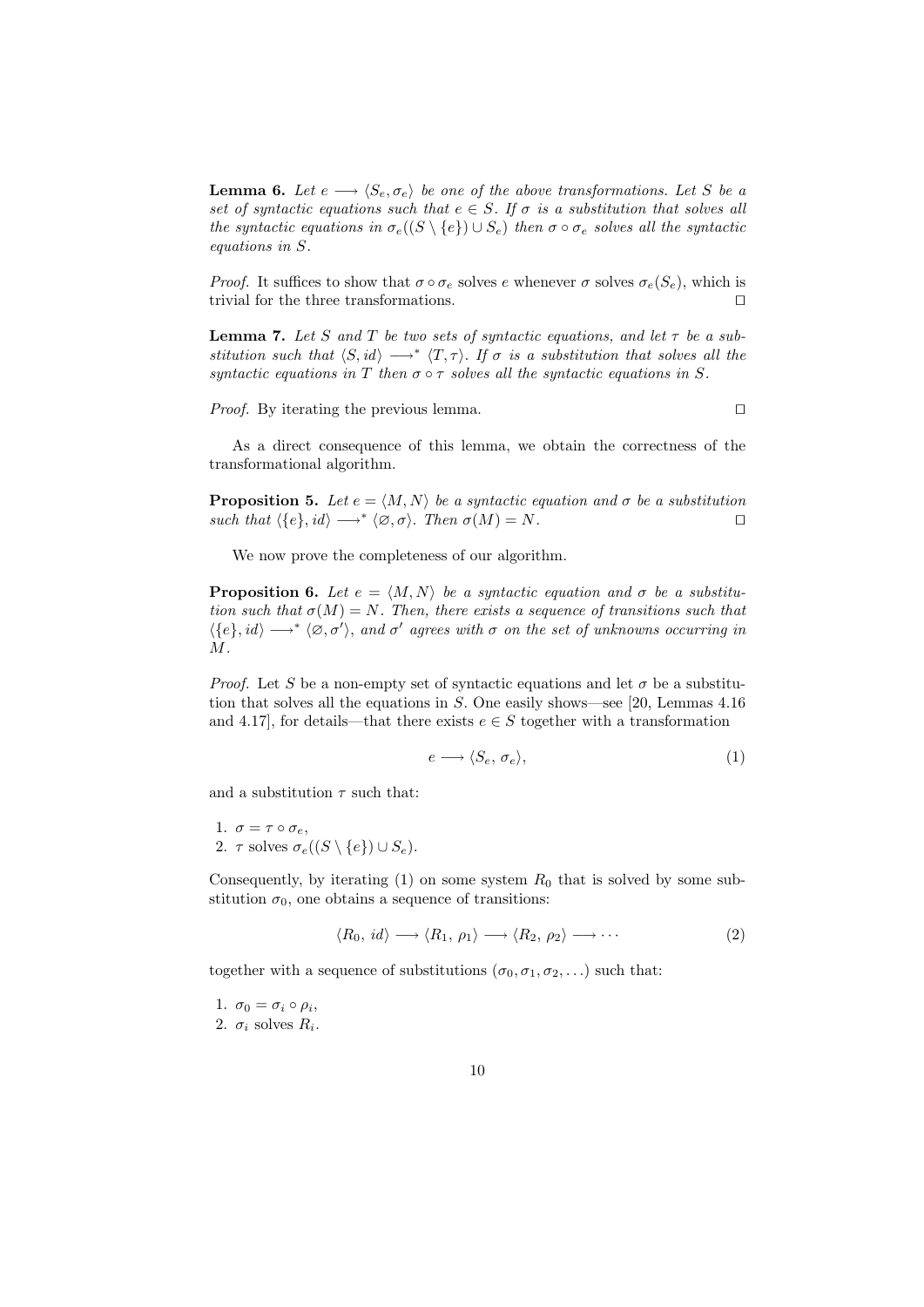It remains to prove that (2) eventually terminates and, therefore, exhausts the set  $R_0$ . To this end, define the size of a system  $S$  (in notation,  $|S|$ ) to be the sum of the sizes of the right-hand sides of the syntactic equations occurring in S. Define also the size of a substitution  $\sigma$  with respect to a system S (in notation,  $|\sigma|_S$ ) to be the sum of the sizes of the terms substituted for the unknowns occurring in S. Transformation (1) and substitution  $\tau$  are such that

$$
|\tau|_T \leq |\sigma|_S,
$$

where  $T = \sigma_e((S \setminus \{e\}) \cup S_e)$ . It is then easy to show that each transition of (2) strictly decreases the pair  $(|R_i|, |\sigma_i|_{R_i})$  according to the lexicographic ordering.  $\Box$ 

The three transformations we have given specify a non-deterministic algorithm. Its practical implementation would therefore appeal to some backtracking mechanism. This is not surprising since we have proved linear higher-order matching to be NP-complete. Nevertheless, some source of non-determinism could be avoided. We conclude by discussing this issue.

A naive implementation of the transformational algorithm would give rise to backtracking steps for two reasons:

- 1. the current non-empty set of syntactic equations is such that no transformation applies;
- 2. the size of the current substitution is strictly greater than the upper bound given by proposition 1.

It is easy to see that the first case of failure can be detected earlier. Indeed, if no transformation applies to a system  $S$ , it means that all the syntactic equations in  $S$  have the following form:

$$
\langle \lambda \overline{x}_m . \mathbf{a}(\overline{M}_n), \lambda \overline{x}_m . \mathbf{b}(\overline{N}_o) \rangle \tag{3}
$$

where either  $\mathbf{a} \neq \mathbf{b}$ , or  $\mathbf{a} = \mathbf{b}$  but there exists  $k \in n$  such that  $FV(M_k) \neq$  $FV(N_k)$ . Now, it is clear that such equations cannot be solved. Consequently, one may fail as soon as a system  $S$  contains at least one equation like  $(3)$ . In addition, one may easily prove that any application of the *simplification* rule does not alter the set of possible solutions. Therefore simplification may be applied deterministically. These observations give rise to the following heuristic:

Start by Applying repeatedly simplification until all the heads of the lefthand sides of the equations are unknowns. If this is not possible, fail.

This heuristic is not proper to our linear matching problem. In fact, it belongs to the folklore of higher-order unification. We end this section by giving some further heuristic principles that are specific to the *linear aspects* of our problem.

The next three lemmas, whose elementary proofs are left to the reader, will allow us to state another condition of possible failure that we may check before applying any transformation. Let  $\#_{a}(M)$  denote the number of occurrences of a given constant "a" in some  $\lambda$ -term M. Similarly, let  $\#_{\mathbf{X}}(M)$  denote the number of occurrences in  $M$  of some unknown  $X$ .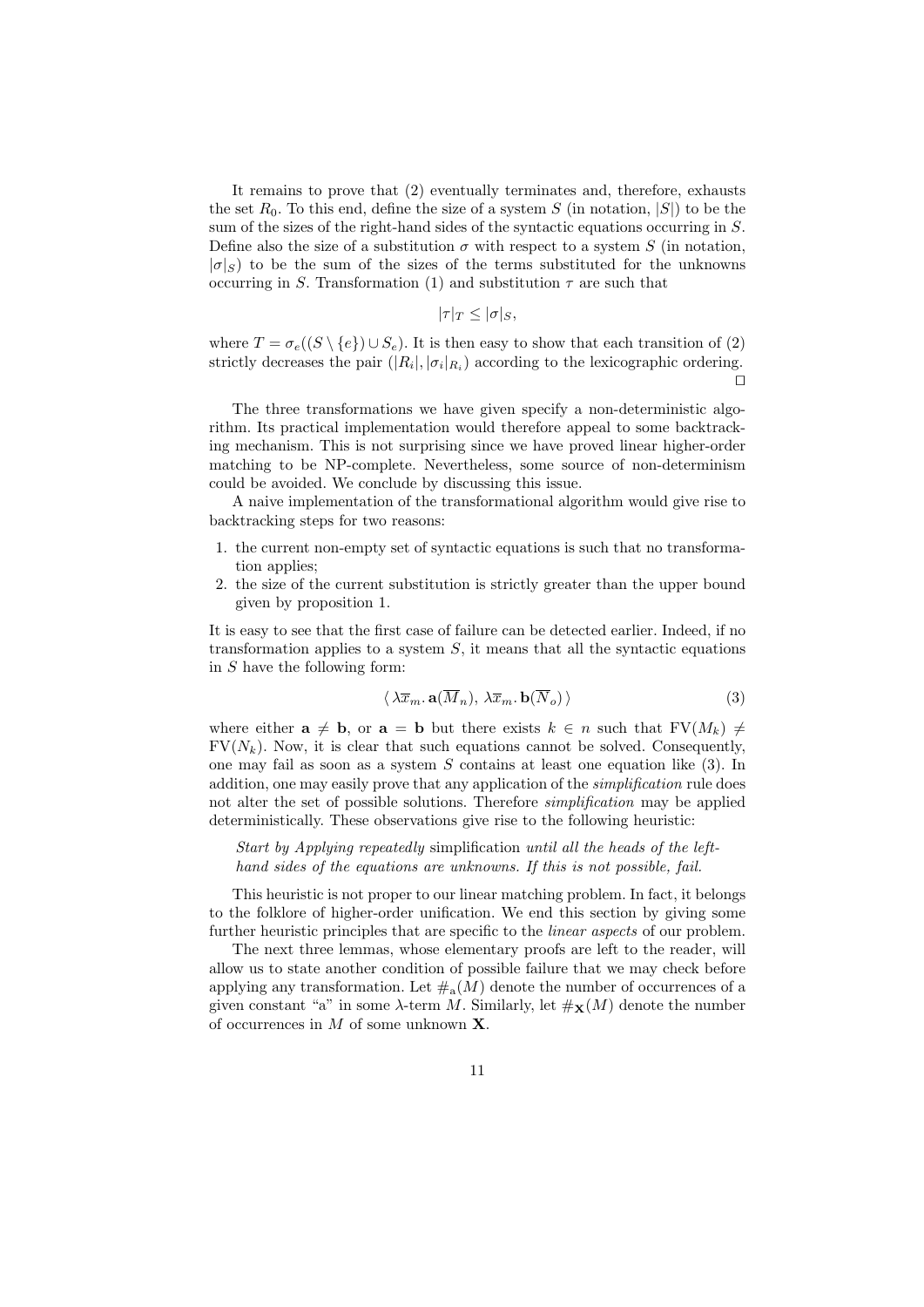**Lemma 8.** Let M and N be two linear  $\lambda$ -terms, and let  $x \in FV(M)$ . Then, for every constant a,  $\#_{a}(M[x:=N]) = \#_{a}(M) + \#_{a}(N)$ .

**Lemma 9.** Let M and N be two linear  $\lambda$ -terms such that  $M \rightarrow_{\beta} N$ . Then, for every constant a,  $\#_a(M) = \#_a(N)$ .

**Lemma 10.** Let M and N be two linear  $\lambda$ -terms, and **X** be some unknown. Then, for every constant a,  $\#_a(M[\mathbf{X}:=N]) = \#_a(M) + \#_X(M) \times \#_a(N)$ .  $\Box$ 

As a consequence of these lemmas, we have that the number of occurences of any constant in the left-hand side of any equation cannot decrease. This allows us to state the following failure condition.

Check, for every constant a, that each equation  $\langle M, N \rangle$  is such that  $\#_{a}(M) \leq \#_{a}(N)$ . If this is not the case, fail.

The above condition may be checked before applying any transformation, and then kept as an invariant. To this end, it must be incorporated as a proviso to the simplification rule. Then, the choice between imitation and/or projection must obey the following principle:

When considering an equation such as

 $\langle \lambda \overline{x}_{\mathrm{P}} \cdot \mathbf{X}(\overline{M}_{\mathrm{Q}}), \lambda \overline{x}_{\mathrm{P}} \cdot a(\overline{N}_{\mathrm{R}}) \rangle$ 

check whether there exist some equation  $\langle A, B \rangle$  (including the above equation) such that  $\#_{a}(A) + \#_{\mathbf{X}}(A) > \#_{a}(B)$ . If this is the case, projection is forced. Otherwise, try imitation before trying projection.

The reason for trying imitation first, which is a heuristic used by Paulson in Isabelle [18], is that each application of imitation gives rise to a subsequent simplification.

When applying *imitation*, we face the problem of guessing the family of sets  $(Q_i)_{i\in\mathbb{R}}$ . This source of non-determinism is typical of linear higher-order unification.<sup>1</sup> Now, since any application of *imitation* may be immediately followed by a simplification, the family  $(Q_i)_{i\in\mathbb{R}}$  should be such that the subsequent simplification may be applied. We now explain how this constraint may be satisfied.

Consider some linear  $\lambda$ -term A whose  $\eta$ -expanded  $\beta$ -normal form is:

 $\lambda \overline{x}_{P}$ .  $\mathbf{a}(\overline{M}_{Q})$ 

where  $a$  is not a bound variable. We define the incidence function of  $A$  to be the unique  $f_A: P \to Q$  such that:

$$
f_A(i) = j \quad \text{if and only if} \quad x_i \in \text{FV}(M_j).
$$

<sup>1</sup> It is due to the multiplicative nature of the connective "−◦" and is reminiscent of the context-splitting problem one has to solve when trying to prove a multiplicative sequent of the form  $\Gamma$   $\vdash$  A  $\otimes$  B by a backward application of the  $\otimes$ -introduction rule.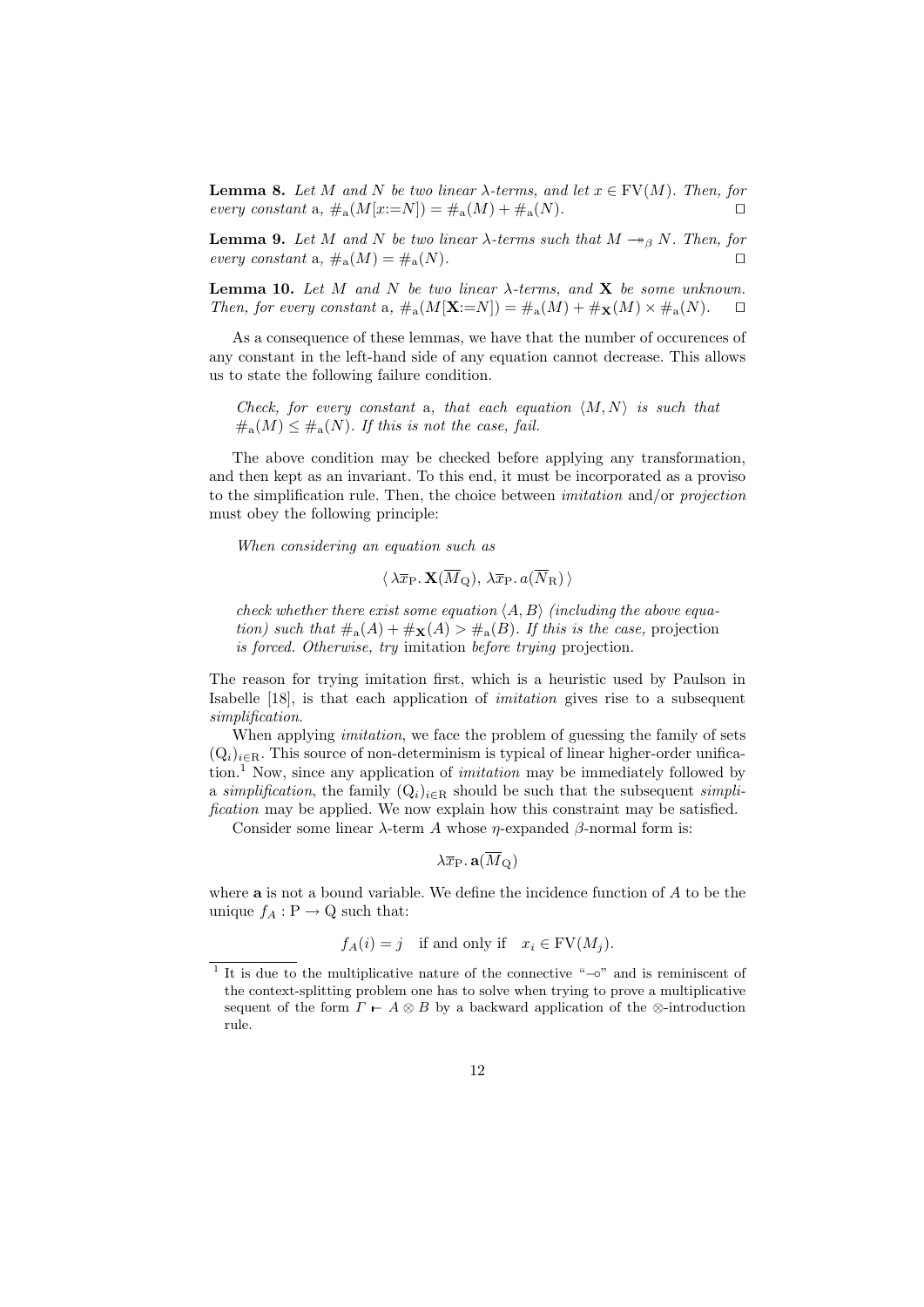Now, consider the two following  $\lambda$ -terms:

$$
A \equiv \lambda \overline{x}_{P}.\mathbf{X}(\overline{M}_{Q})
$$

$$
B \equiv \lambda \overline{x}_{Q}.\mathbf{a}(\overline{N}_{R})
$$

It is not difficult to show that the incidence function of  $A[\mathbf{X}:=B]$  is such that:

$$
f_{A[\mathbf{X}:=B]} = f_B \circ f_A \tag{4}
$$

We will apply the above identity to the case of the *imitation* rule. Let A, B, and  $C$  be the terms involved in the definition of an *imitation* step:

$$
A \equiv \lambda \overline{x}_{P}.\mathbf{X}(M_{Q})
$$
  
\n
$$
B \equiv \lambda \overline{x}_{P}.\mathbf{a}(\overline{N}_{R})
$$
  
\n
$$
C \equiv \lambda \overline{y}_{Q}.\mathbf{a}(\lambda \overline{z}_{n_{i}}.\mathbf{Y}_{i}(\overline{y}_{Q_{i}})(\overline{z}_{n_{i}}))_{i \in R}
$$

After the imitation step is performed, equation  $\langle A, B \rangle$  is replaced by equation:

$$
\langle A[\mathbf{X}:=C], B \rangle \tag{5}
$$

Simplification may then be applied to (5) provided that

$$
f_{A[\mathbf{X}:=C]} = f_B \tag{6}
$$

which, by (4), is equivalent to

$$
f_C \circ f_A = f_B \tag{7}
$$

Note that both  $f_A$  and  $f_B$  are known, while  $f_C$  is uniquely determined by the family of sets  $(Q_i)_{i \in \mathbb{R}}$ , and conversely, since

$$
f_C(i) = j
$$
 if and only if  $y_i \in Q_j$ 

Therefore, in order to find an appropriate family of sets  $(Q_i)_{i\in\mathbb{R}}$ , it suffices to solve (7). Now, it is an elementary theorem of set theory that (7) admits a solution if and only if

$$
(\forall i, j \in P) f_A(i) = f_A(j) \Rightarrow f_B(i) = f_B(j),
$$

which gives a condition that may be checked before applying any *imitation*.

# Acknowledgement

I would like to thank G. Dowek and M. Rusinowitch for interesting discussions about some of the material in this paper.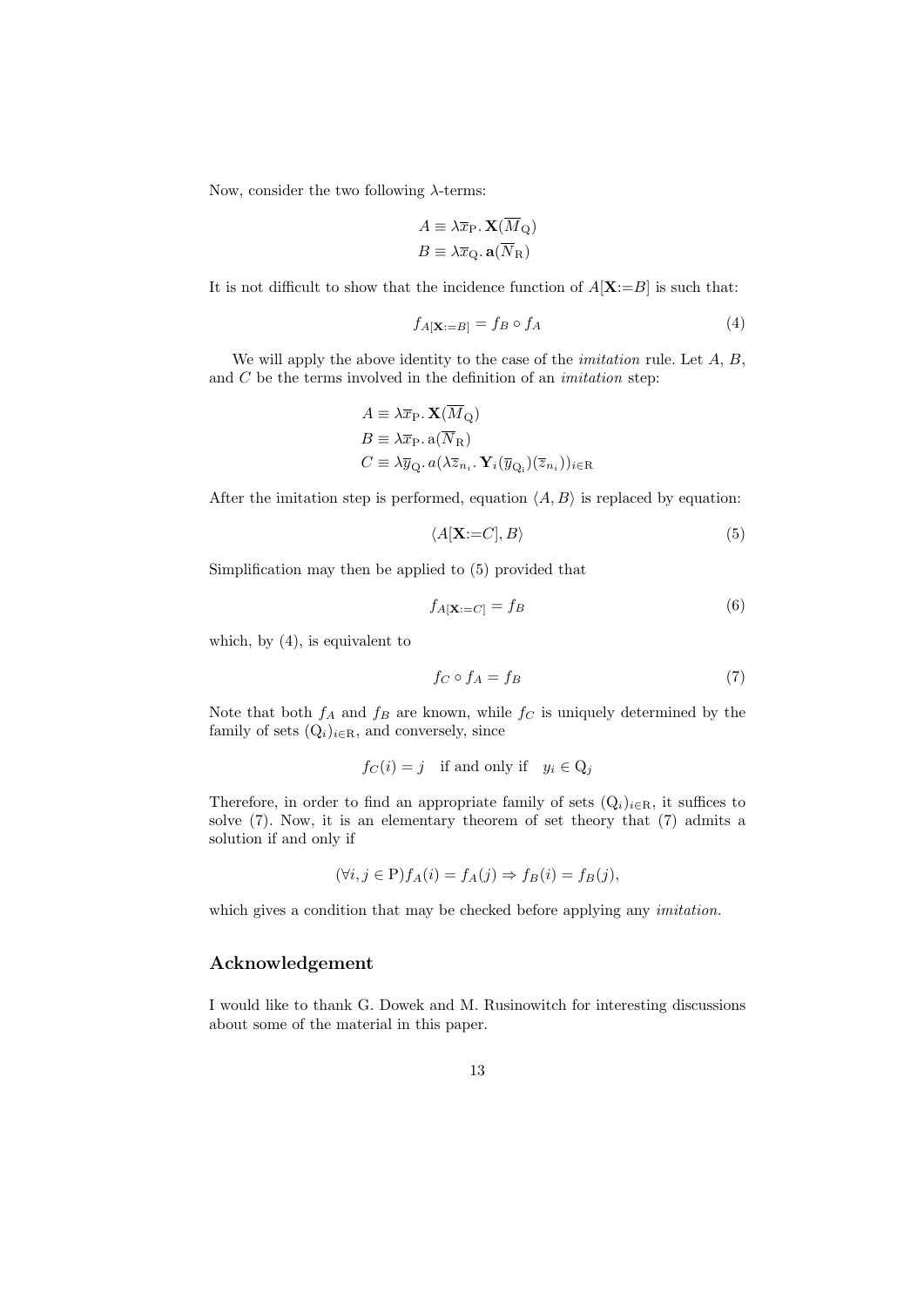### References

- 1. D. Angluin. Finding patterns common to a set of strings. Journal of Computer and System Sciences, 21:46–62, 1980.
- 2. I. Cervesato and F. Pfenning. Linear higher-order pre-unification. In Proceedings of the 12th annual IEEE symposium on logic in computer science, pages 422–433, 1997.
- 3. H. Comon. Completion of rewrite systems with membership constraints. Part I: Deduction rules. Journal of Symbolic Computation, 25(4):397–419, 1998.
- 4. H. Comon. Completion of rewrite systems with membership constraints. Part II: Constraint solving. Journal of Symbolic Computation, 25(4):421–453, 1998.
- 5. G. Dowek. Third order matching is decidable. Annals of Pure and Applied Logic, 69(2–3):135–155, 1994.
- 6. J.-Y. Girard. Linear logic. Theoretical Computer Science, 50:1–102, 1987.
- 7. W. D. Goldfarb. The undecidability of the second-order unification problem. Theoretical Computer Science, 13(2):225–230, 1981.
- 8. G. Huet. The undecidability of unification in third order logic. Information and Control, 22(3):257–267, 1973.
- 9. G. Huet. A unification algorithm for typed λ-calculus. Theoretical Computer Science, 1:27–57, 1975.
- 10. G. Huet. Résolution d'équations dans les languages d'ordre  $1, 2, \ldots, \omega$ . Thèse de Doctorat d'Etat, Université Paris 7, 1976.
- 11. J. Levy. Linear second-order unification. In H. Ganzinger, editor, Rewriting Techniques and Applications, RTA'96, volume 1103 of Lecture Notes in Computer Science, pages 332–346. Springer-Verlag, 1996.
- 12. J. Levy. Decidable and undecidable second-order unification problems. In T. Nipkow, editor, Rewriting Techniques and Applications, RTA'98, volume 1379 of Lecture Notes in Computer Science, pages 47–60. Springer-Verlag, 1998.
- 13. J. M. Merenciano and G. Morrill. Generation as deduction on labelled proof nets. In C. Retoré, editor, Logical Aspects of Computational Linguistics, LACL'96, volume 1328 of Lecture Notes in Artificial Intelligence, pages 310–328. Springer Verlag, 1997.
- 14. D. Miller. A logic programming language with lambda-abstraction, function variables, and simple unification. Journal of Logic and Computation, 1(4):497–536, 1991.
- 15. M. Moortgat. Categorial type logic. In J. van Benthem and A. ter Meulen, editors, Handbook of Logic and Language, chapter 2. Elsevier, 1997.
- 16. G. Morrill. Type Logical Grammar: Categorial Logic of Signs. Kluwer Academic Publishers, Dordrecht, 1994.
- 17. V. Padovani. Filtrage d'ordre supérieure. Thèse de Doctorat, Université de Paris 7, 1996.
- 18. L. C. Paulson. Isabelle, a generic theorem prover, volume 828 of Lecture Notes in Computer Science. Springer-Verlag, 1994.
- 19. M. Schmidt-Schauss and K. U. Schulz. Solvability of context equations with two context variables is decidable. In H. Ganzinger, editor, 16th International Conference on Automated Deduction, volume 1632 of Lecture Notes in Computer Science, pages 67–81. Springer Verlag, 1999.
- 20. W. Snyder and J. Gallier. Higher order unification revisited: Complete sets of transformations. Journal of Symbolic Computation, 8(1–2):101–140, 1989.